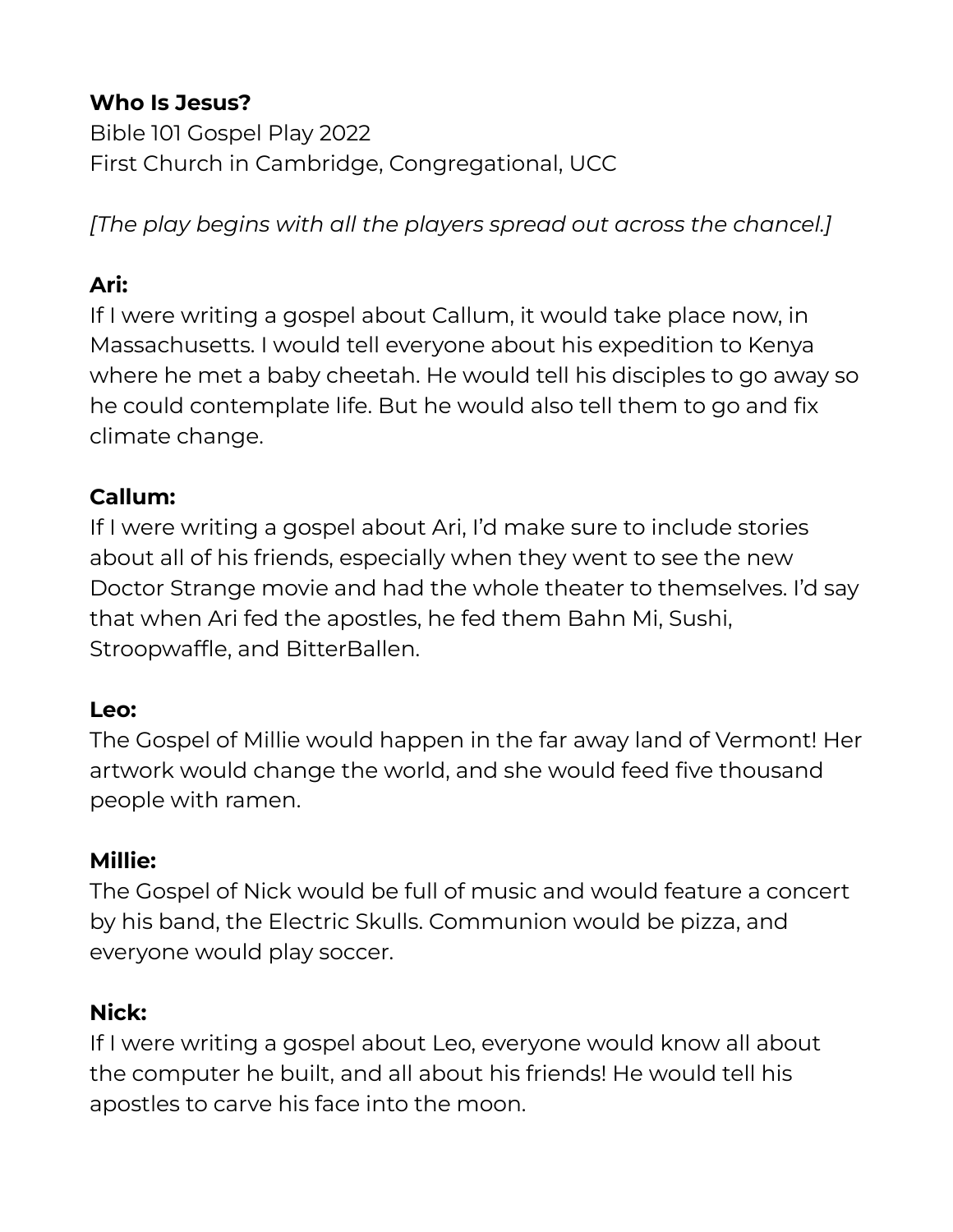*[Students walk to the table, put on fedoras marking gospel writers]*

### **Narrator/Millie**

When Matthew, Mark, Luke, and John wrote gospels about Jesus, they included stories that they wanted us to remember, stories they believed would tell us something important about who Jesus is.

### **Narrator/Callum**

When Matthew wrote his gospel about Jesus, he told stories about Jesus's Jewish background and identity. He often used passages from the Old Testament to describe Jesus and his ministry. Showing Jesus's closeness to Judaism was really important to Matthew. He also wanted people to know that Jesus was a king.

*(Matthew/Ari waves to the congregation)*

#### **Narrator/Millie**

When Luke told stories about Jesus, he made sure to show how Jesus welcomed all people—even children, even women, even tax collectors and sinners.

(*Luke/Leo waves to the congregation)*

#### **Narrator/Callum**

When Mark wrote his gospel about Jesus, he thought it was important to include stories about how Jesus challenged the status quo. He even went into the Temple and flipped over the tables of the moneychangers! That made people mad.

*[Players look at each other and nod in agreement. Ad lib: "Yeah that was not cool!"]*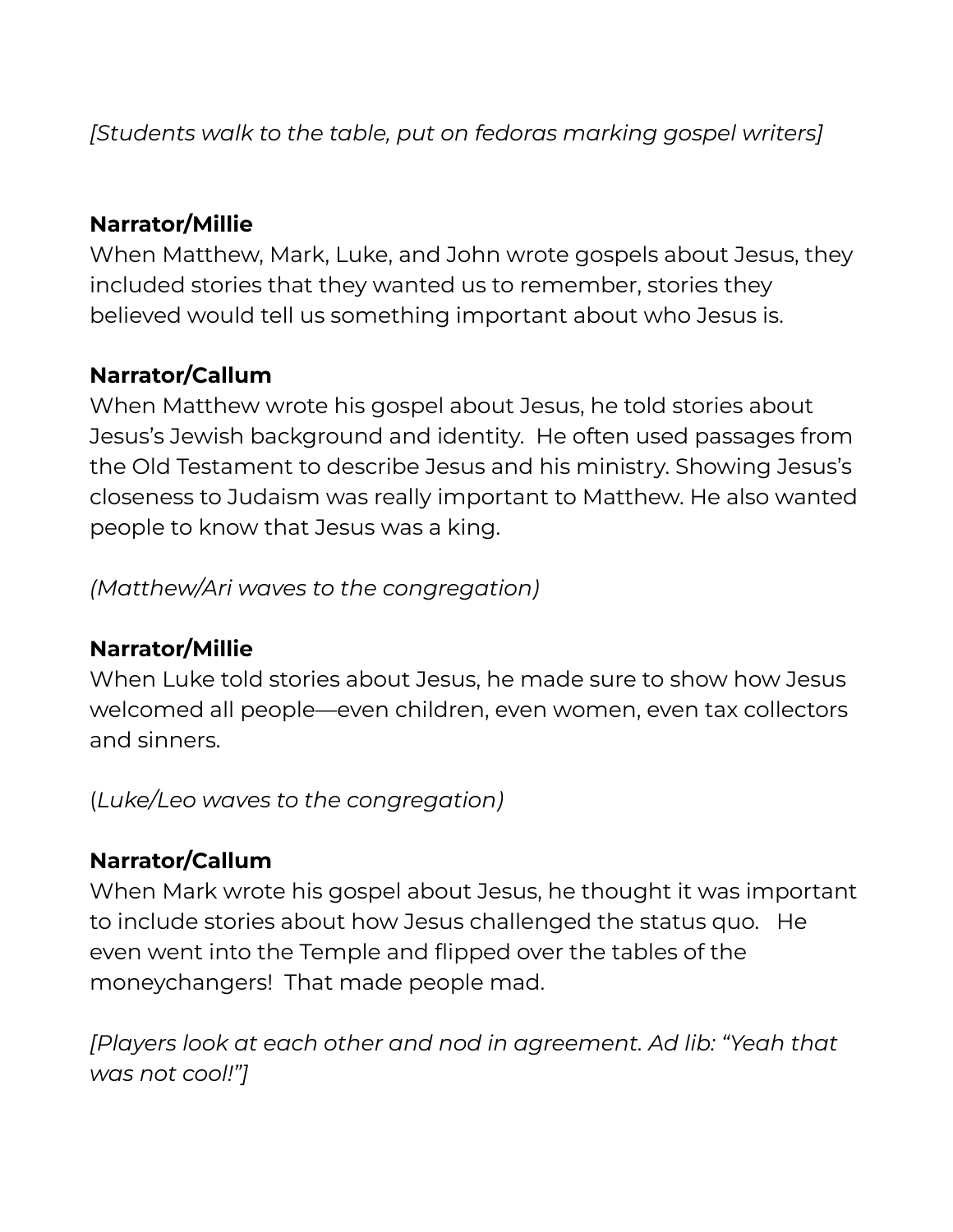### **Narrator/Millie**

John thought it was important to show that Jesus was the Word of God. John uses lots of symbols to describe Jesus—bread, water, light, life, word, shepherd, doorway.

*(John/Nick waves to the congregation)*

### **Narrator/Callum**

Of course, the gospels don't always agree on what stories about Jesus are most important…

### **Narrator/Callum**

They sure don't. Look, they're getting into it again!

*(Matthew and Luke step forward)*

### **Luke/Leo**

The angel of the Lord appeared to Mary!

#### **Matthew/Ari**

Wait a minute! The angel of the Lord appeared to Joseph, in a dream!

#### **Luke/Leo**

Jesus was born in a barn, a lowly stable.

#### **Matthew/Ari**

A barn? You talkin' cows and chickens? Jesus descended straight from King David!

#### **Luke/Leo**

Shepherds came to visit him when he was a baby!

### **Matthew/Ari**

Shepherds? It was KINGS from the east!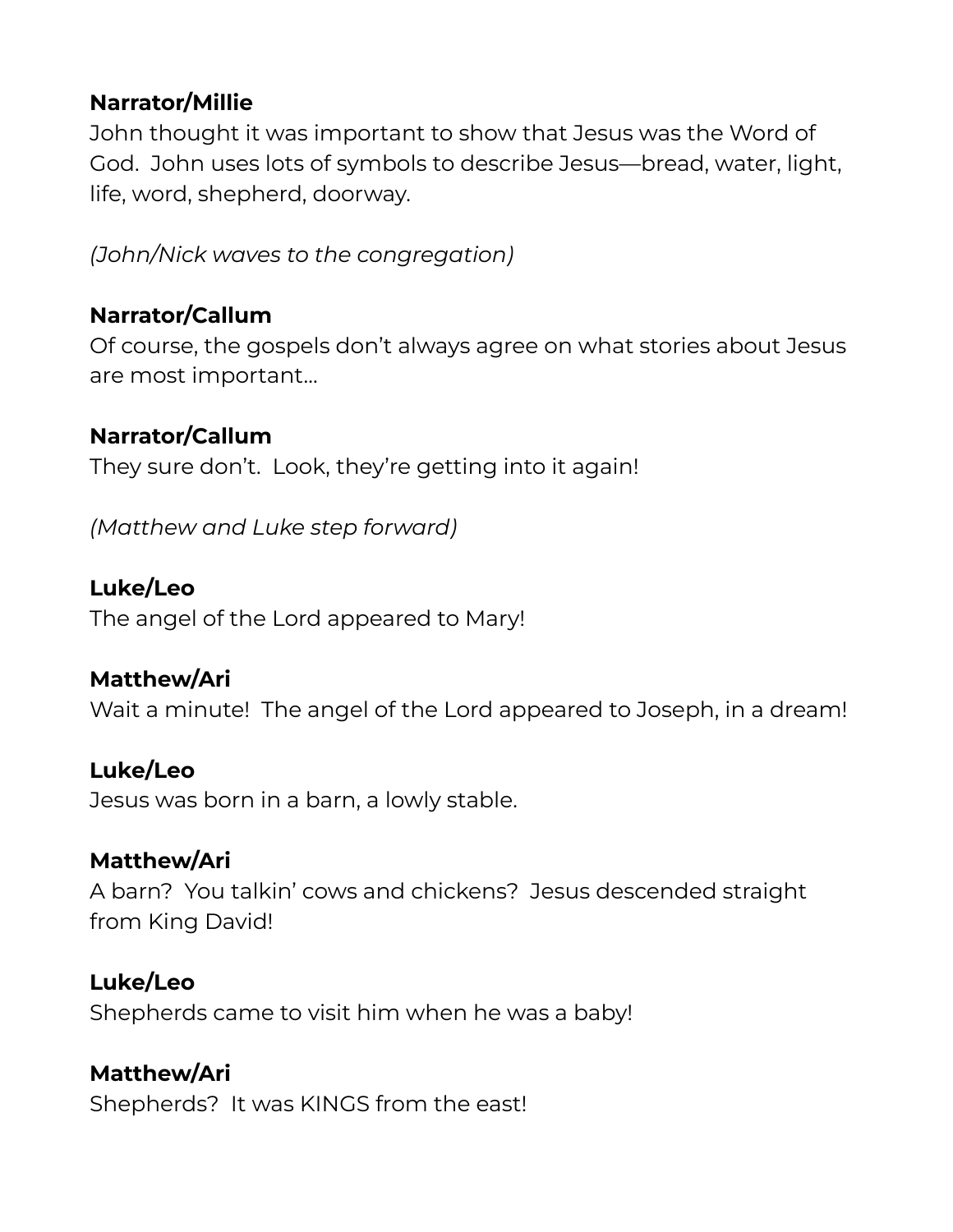#### **Luke/Leo**

Shepherds!

### **Matthew/Ari**

Kings!

## **Narrator/Millie**

Break it up! Break it up! (*Callum executes a costume change and puts on a fedora to become Mark)*

## **Mark/Callum**

Who cares where he was born? Jesus came to tell us that the kingdom of heaven was very near!

Narrator/Millie Oh! It's Mark!

#### **John/Nick**

Gentlemen, gentlemen. There is no need to squabble over details. In the beginning was the Word, and the Word was with God, and the Word was God.

#### **Gospel Writers** (ad lib)

What's he talking about??

### **Luke/Leo**

You lost me at "Gentlemen, Gentlemen."

# **Matthew/Ari** *[to the congregation]*

John likes to get a little philosophical.

(*Callum hands the 'Mark' fedora to Millie)*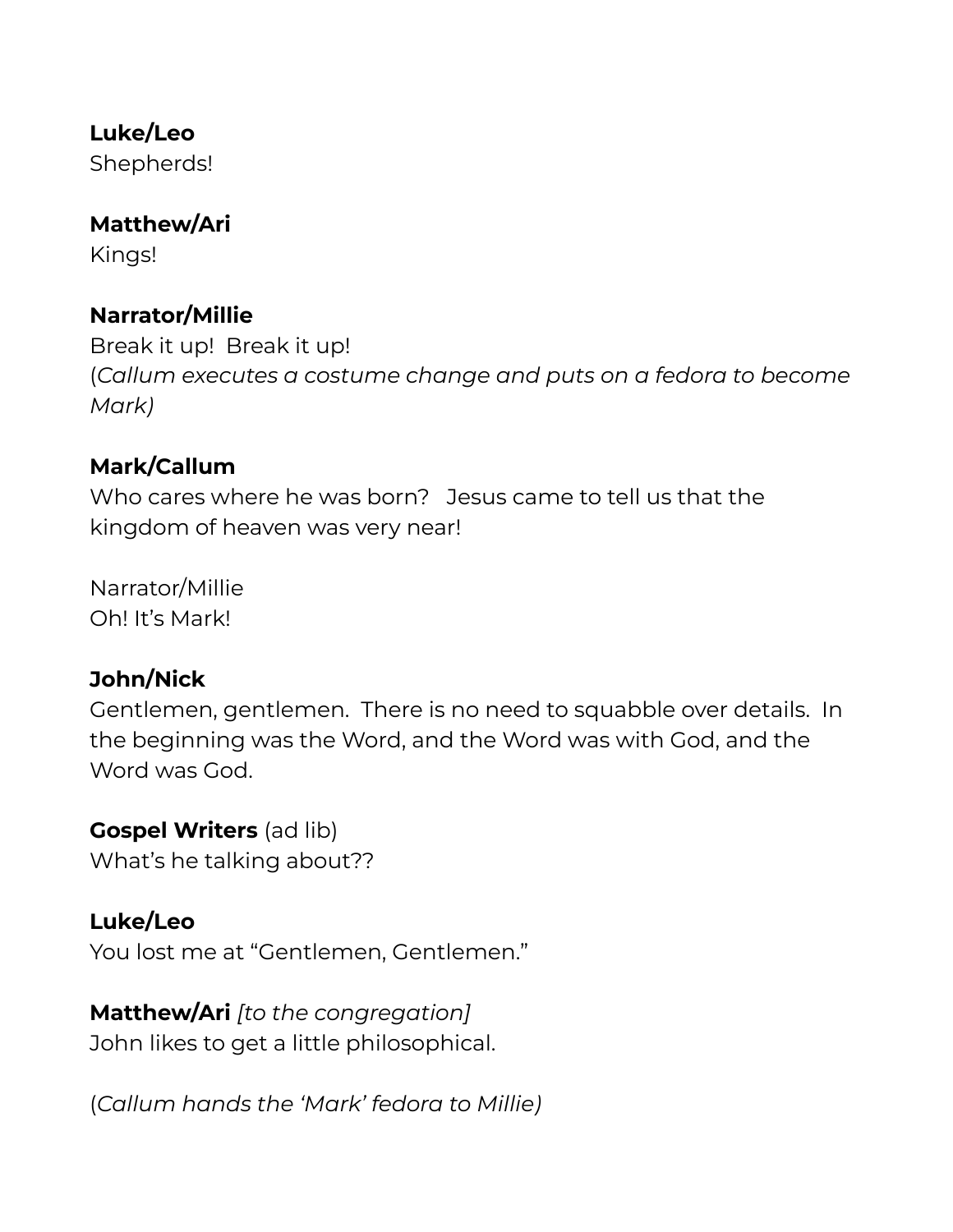**Mark/Millie** Yeah, he loves to show off that Greek education!

**Narrator/Callum** Thanks, other Mark!

**Luke/Student C** But his gospel is very beautiful, you must admit.

**ALL (ad lib)** Transcendent. Way ahead of his time.

**Matthew/Ari** And he does know stories about Jesus that none of us knew.

### **ALL**

*[Murmur of agreement.]*

#### **Narrator/Millie**

Sometimes, though, the gospel writers agree with each other.

#### **Gospel Writers** *[looking at each other in surprise]*

We *do*?

### **Narrator/Millie**

Yes, sometimes you all tell the same story almost exactly the same way.

**Gospel Writers** *[ad lib]* We *do?* No way!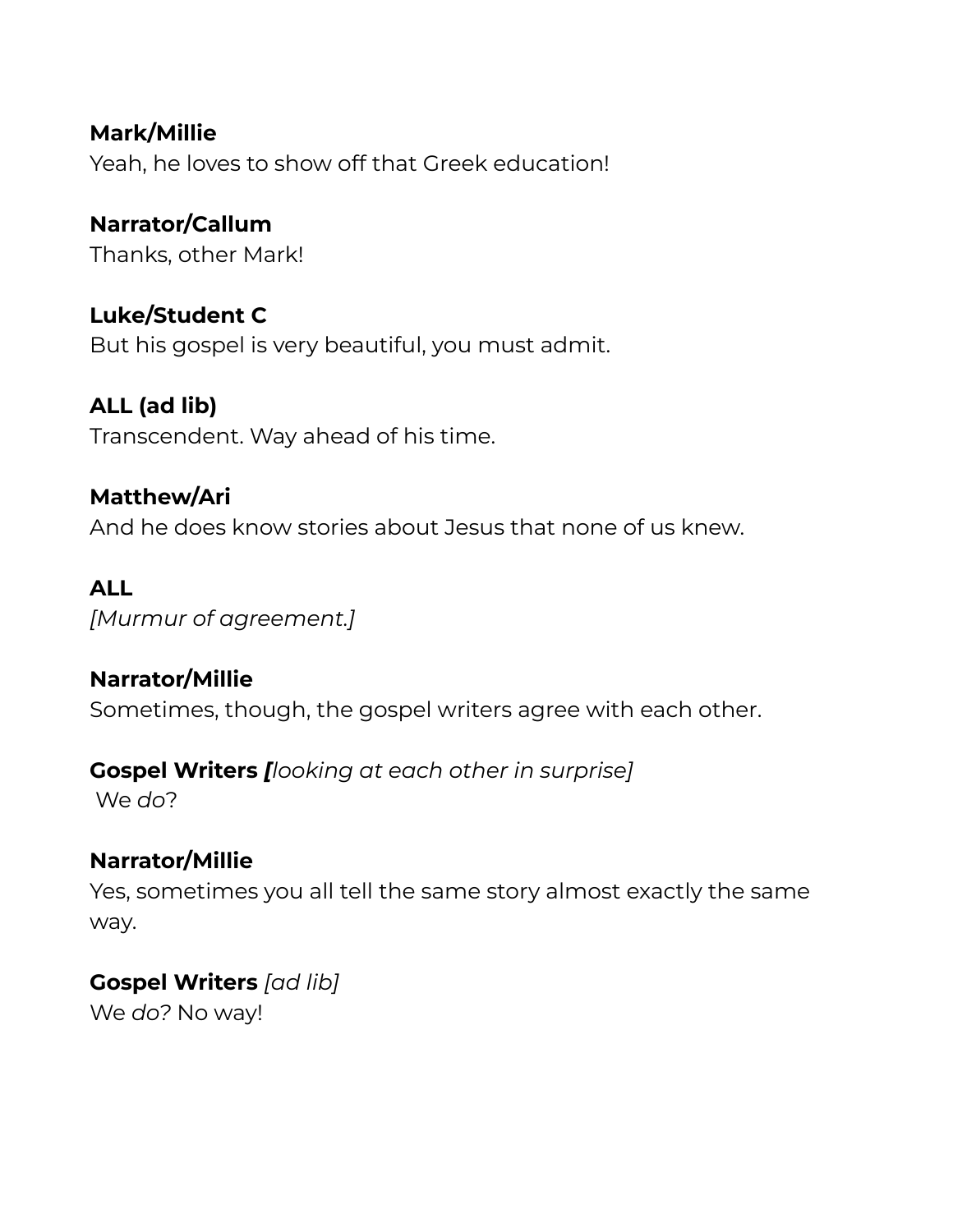### **Narrator/Millie**

Yes! Remember the story of when Jesus fed five thousand people with only five loaves and two fishes?

## **Narrator/Callum**

Remember how everyone ate until they were satisfied? Remember how the disciples collected 12 baskets of leftovers?

### **Luke/Leo**

Yes, that's right. There were five thousand people.

#### **Matthew/Ari**

And only five loaves and two fish.

#### **Mark/Millie**

But when everyone had eaten their fill, there were 12 baskets left over.

#### **John/Nick**

Oh yeah, I guess I tell that one too! Jesus told his disciples, "Gather up the fragments so that nothing may be lost!"

#### **Narrator/Callum**

That's what the gospel writers did, too. They gathered up the fragments of Jesus's life and ministry, so that nothing would be lost.

### **Narrator/Millie**

And they passed their baskets of stories down to us. We share them so that we can remember who Jesus is.

### **Ari**

I remember how he had kindness as infinite and endless as homework.